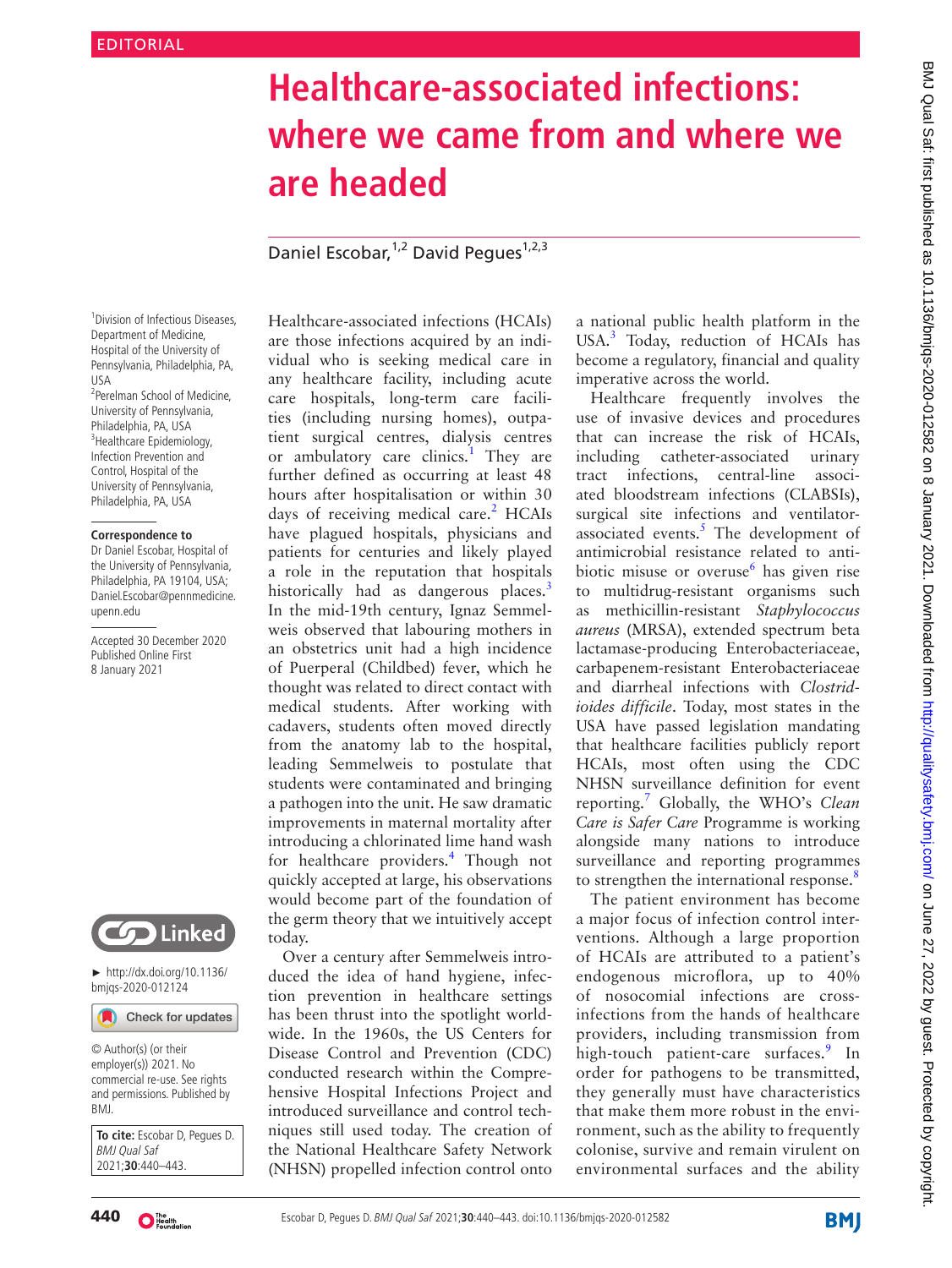to transiently colonise and pass from the hands of healthcare providers to patients or environmental surfaces.[9](#page-2-8) *C. difficile* poses additional challenges for environmental control because of its ability to form spores that resist dry heat and many disinfectants.<sup>[9](#page-2-8)</sup> Even with active surveillance and the introduction of new environmental disinfection technologies, such as ultraviolet germicidal irradiation, $10$  studies have demonstrated that patients hospitalised in rooms with previous occupants who were MRSA colonised or infected with *C. difficile* were more likely to become contaminated,<sup>[7](#page-2-6)</sup> supporting the notion that hospital environments play an important role in

Both the duration of hospitalisation and frequency of transfer between and within healthcare facilities increase the likelihood of exposure to contaminated environments. Intrahospital transfers refer to the movement of a patient within a healthcare facility, including transfers from the emergency room to an inpatient unit on admission, between two different units, to a different department for a procedure or diagnostic study or between rooms on the same unit.<sup>11</sup> McHaney-Lindstrom and colleagues conducted a retrospective case-control study that found that with every additional intrahospital transfer, the odds of acquiring an infection with *C. difficile* increased by 7%.<sup>12</sup> These transfers require a complex cascade of events and are affected by environmental control and communication challenges, professional conflicts related to variation in culture between units, hospital census and provider workload.<sup>13</sup> In a systematic review, Bristol and colleagues found that intrahospital transfers are frequently associated with adverse outcomes, such as delirium, increased risk of falls, increased length of stay and prolonged duration of mechanical ventilation and central venous catheterisa- $\frac{13}{13}$  This therefore further highlights the significance of intrahospital transfers on patient outcomes.

HCAI transmission.

In this issue, Boncea and colleagues report on a retrospective case-control study conducted to estimate the risk of developing a HCAI depending on the number of intrahospital transfers between inpatient units or the same unit. $11$  The study was conducted in three urban hospitals within one UK hospital organisation. The study focused on patients aged 65 or older, given their higher frequency of access to medical care. Data were collected from the electronic health record (EHR) over a 3-year period and included a total of 24 240 hospitalisations of which 2877 were cases where the patient had a positive clinical culture obtained at least 48 hours after hospitalisation. Cases and controls were matched by potential confounding variables, including Elixhauser comorbidities, age, gender and total number of admissions. Using multivariable logistic regression modelling, they found that for every additional intrahospital transfer, the odds of acquiring a HCAI increased by 9%, with the most common HCAI being *C. difficile* infection.

This study is one of the first to quantify the risk associated with the number of intrahospital transfers and HCAIs. Cases and controls were well matched, and the statistical modelling provides very compelling results. However, it is worth noting some features of the study that can affect the findings. The study does not provide specific details on the active surveillance testing practices of the hospital network. Without these data, theoretically (and by chance), cases selected for this study could have been colonised by MRSA more frequently than controls, which would introduce a level of bias. *C. difficile* infection was measured from the EHR by positive toxin immunoassay results, but the clinical context of this testing is not clear, raising the possibility that some positive patients may have represented colonisation and not acute infection. The study also did not adjust for the indication for transfer (eg, transfer to or from the intensive care unit based on patient acuity, transfer for isolation precautions or transfer due to bed capacity or staffing issues) to determine if the patient care needs, isolation status or hospital strain modify the observed risk. As the authors acknowledge, prospective studies are needed to identify the clinical, administrative and systems factors that contribute to more frequent intrahospital transfers.

Guidelines for prevention and control of HCAIs include evidence-based interventions that can be broadly categorised as either vertical or horizontal. Vertical interventions focus on reducing colonisation, infection and transmission of specific pathogens, $\frac{7}{7}$  $\frac{7}{7}$  $\frac{7}{7}$  and include surveillance testing for asymptomatic carriers, contact isolation precautions and targeted decolonisation.[7](#page-2-6) Horizontal interventions aim to reduce the risk of infection by a larger group of pathogens, independent of patient-specific conditions, such as optimisation of hand hygiene, antimicrobial stewardship and environmental cleaning practices.<sup>[7](#page-2-6)</sup>

Infection control programmes are tasked with weighing the risks and benefits of interventions to reduce rates of HCAIs while also being cost effective. Vertical approaches to prevent MRSA transmission and infection remain controversial due to inconsis-tent findings.<sup>[7](#page-2-6)</sup> In a nationwide US Veteran's Affairs study that assessed the impact of MRSA surveillance testing and contact isolation in MRSA carriers, researchers demonstrated that these interventions resulted in reduced rates of MRSA infection and colonisation as well as reductions in the incidence of healthcare-associated *C. difficile* and vancomycinresistant Enterococcus infections.[14](#page-2-13) In contrast, other studies evaluating similar practices in intensive care units found little impact of vertical control measures on MRSA rates $15$  and describe unintended consequences, such as decreased provider-patient contact, increased patient anxiety and patient dissatisfaction with quality of care.<sup>[16](#page-2-15)</sup>

Under endemic conditions, horizontal interventions may be more cost effective and beneficial given the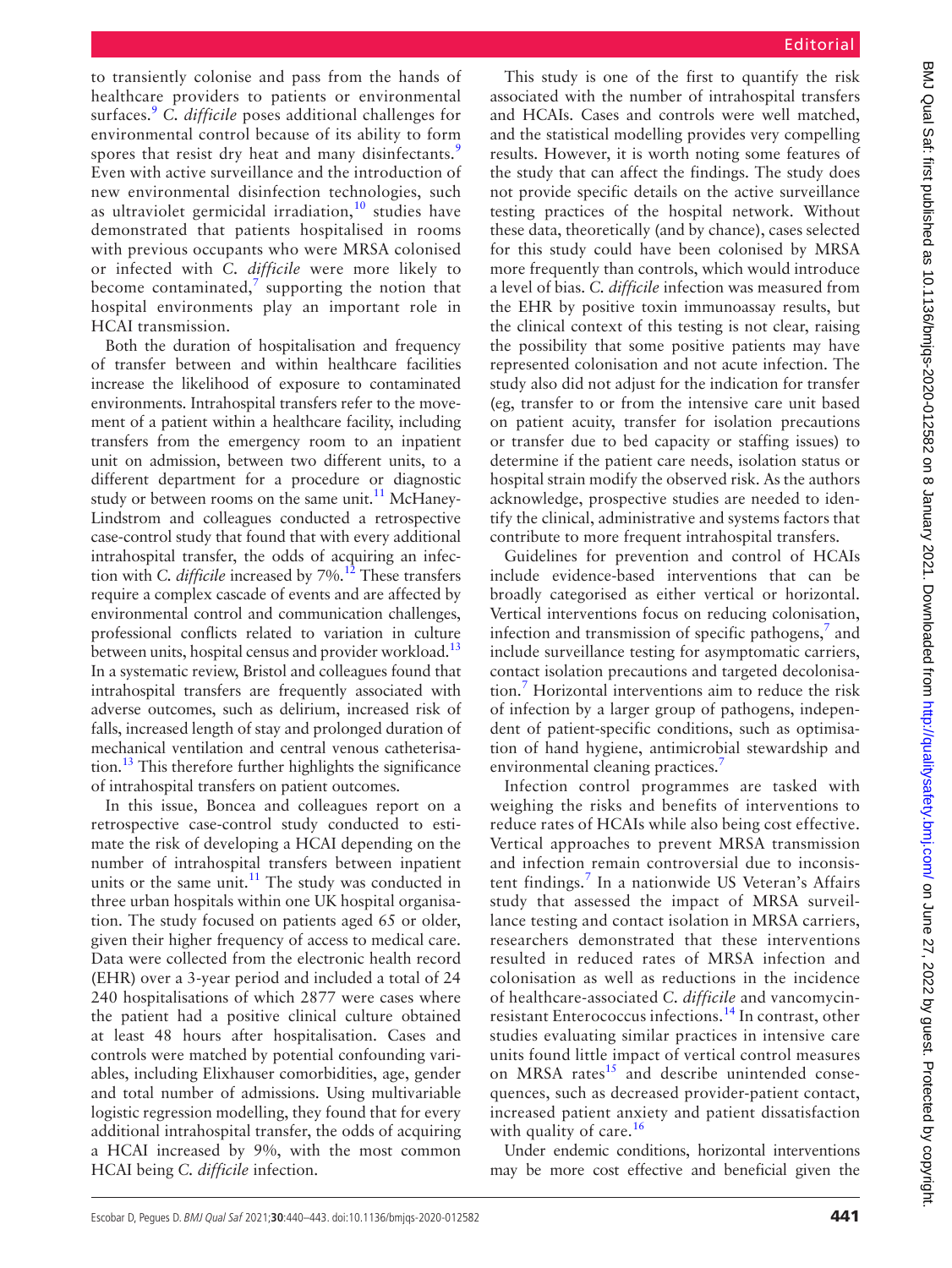## Editorial

broader number of microorganisms that can be targeted.<sup>7</sup> Hand hygiene remains a core horizontal intervention, but hand hygiene compliance varies widely, with some countries' hospitals compliance reported as low as 15%[.17](#page-2-16) Several studies focused on intensive care units have shown significant declines in MRSA colonisation rates when hand hygiene practices improve.<sup>7</sup> In addition to hand hygiene, universal decolonisation strategies that typically use chlorhexidine gluconate bathing of high risk patients are more impactful than active surveillance testing for individual pathogens at reducing rates of HCAIs such as CLABSIs.<sup>[7](#page-2-6)</sup> A central pillar of infection control is antimicrobial stewardship. These programmes use coordinated interventions to promote appropriate antimicrobial use, improve patient outcomes, decrease antibiotic resistance and reduce the incidence of infections secondary to multidrug-resistant organisms. $^{18}$ Given variation in environmental disinfection practices and provider-to-provider communication, reducing the frequency of intrahospital transfers is another potential horizontal intervention to reduce the burden of HCAIs.

Boncea and colleagues' study adds to the growing body of literature that intrahospital transfers may increase the risk of HCAIs. Prior studies have identified that patients experience an average of 2.4 transfers during a hospitalisation and approximately 96% of individuals experience a transfer during hospitalisation.<sup>13</sup> Transfers within the hospital also affect patient care and safety in other ways, resulting in delays in diagnosis and treatment due, in part, to poor coordination of care and inadequate handoffs between units.<sup>19</sup> Additionally, intrahospital transfers take an average of 1hour to complete, adding significantly to nursing workload.<sup>19</sup>

The field of infection control must continue to adapt to changing hospital environments in order to further reduce the risk of HCAIs. In the most recent progress report from US CDC, one in every 31 US patients will experience a HCAI while hospitalised, $2^0$  contributing to preventable deaths and permanent harm and to a tremendous excess cost of care.<sup>21</sup> While the impact of these infections is readily recognised in the developed world, recent studies indicate that the impact of HCAIs in the developing world is staggering, with one study reporting that the pooled-prevalence of HCAIs in resource-limited settings is 15.5 per 100 patients, compared with 4.5 per 100 patients in the USA and 7.1 per 100 patients in Europe. $^{22}$  Infection control programmes must continue to survey their respective hospital populations and evolve to the demand of the time, weighing benefits, balancing measures and costs. Reducing the number of intrahospital transfers and improving care coordination across these transitions represent a future opportunity to further reduce the burden of HCAIs.

**Funding** The authors have not declared a specific grant for this research from any funding agency in the public, commercial or not-for-profit sectors.

**Competing interests** None declared.

#### **Patient consent for publication** Not required.

**Provenance and peer review** Commissioned; internally peer reviewed.

### **REFERENCES**

- <span id="page-2-0"></span>1 APIC. What are healthcare-associated infections?Available: [https://apic.org/monthly\\_alerts/what-are-healthcare-associated](https://apic.org/monthly_alerts/what-are-healthcare-associated-infections/)[infections/](https://apic.org/monthly_alerts/what-are-healthcare-associated-infections/) [Accessed 13 Dec 2020].
- <span id="page-2-1"></span>2 Haque M, Sartelli M, McKimm J, *et al*. Health care-associated infections - an overview. *[Infect Drug Resist](http://dx.doi.org/10.2147/IDR.S177247)* 2018;11:2321–33.
- <span id="page-2-2"></span>3 Dixon RE. Control of Health-Care–Associated infections, 1961–2011. *MMWR* 2011;60:58–63.
- <span id="page-2-3"></span>4 Kadar N, Romero R, Papp Z. Ignaz Semmelweis: the "Savior of Mothers": On the 200th anniversary of his birth. *[Am J Obstet](http://dx.doi.org/10.1016/j.ajog.2018.10.036)  [Gynecol](http://dx.doi.org/10.1016/j.ajog.2018.10.036)* 2018;219:519–22.
- <span id="page-2-4"></span>5 Centers for Disease Control and Prevention. Types of healthcare-associated infections, 2019. Available: [https://www.](https://www.cdc.gov/hai/infectiontypes.html) [cdc.gov/hai/infectiontypes.html](https://www.cdc.gov/hai/infectiontypes.html) [Accessed 13 Dec 2020].
- <span id="page-2-5"></span>6 Escobar DJ, Pegues DA. How Nurses Can Educate the "Thoughtless Person Playing with Penicillin". *[Jt Comm J Qual](http://dx.doi.org/10.1016/j.jcjq.2020.09.012)  [Patient Saf](http://dx.doi.org/10.1016/j.jcjq.2020.09.012)* 2020;46:605–7.
- <span id="page-2-6"></span>7 Septimus E, Weinstein RA, Perl TM, *et al*. Approaches for preventing healthcare-associated infections: go long or go wide? *[Infect Control Hosp Epidemiol](http://dx.doi.org/10.1086/676535)* 2014;35:797–801.
- <span id="page-2-7"></span>8 Facts K. Health care-associated infections fact sheet. Available: https://www.who.int/gpsc/country\_work/gpsc\_ccisc\_fact\_sheet [en.pdf](https://www.who.int/gpsc/country_work/gpsc_ccisc_fact_sheet_en.pdf) [Accessed 21 Dec 2020].
- <span id="page-2-8"></span>9 Weber DJ, Rutala WA, Miller MB, *et al*. Role of hospital surfaces in the transmission of emerging health care-associated pathogens: norovirus, Clostridium difficile, and Acinetobacter species. *[Am J Infect Control](http://dx.doi.org/10.1016/j.ajic.2010.04.196)* 2010;38:S25–33.
- <span id="page-2-9"></span>10 Lindblad M, Tano E, Lindahl C, *et al*. Ultraviolet-C decontamination of a hospital room: amount of UV light needed. *[Burns](http://dx.doi.org/10.1016/j.burns.2019.10.004)* 2020;46:842–9.
- <span id="page-2-10"></span>11 Boncea EE, Expert P, Honeyford K, *et al*. Association between intrahospital transfer and hospital-acquired infection in the elderly: a retrospective case-control study in a UK Hospital network. *[BMJ Qual Saf](http://dx.doi.org/10.1136/bmjqs-2020-012124)* 2021;30:457–66.
- <span id="page-2-11"></span>12 McHaney-Lindstrom M, Hebert C, Flaherty J, *et al*. Analysis of intra-hospital transfers and hospital-onset Clostridium difficile infection. *[J Hosp Infect](http://dx.doi.org/10.1016/j.jhin.2018.08.016)* 2019;102:168–9.
- <span id="page-2-12"></span>13 Bristol AA, Schneider CE, Lin S-Y, *et al*. A systematic review of clinical outcomes associated with intrahospital transitions. *[J](http://dx.doi.org/10.1097/JHQ.0000000000000232)  [Healthc Qual](http://dx.doi.org/10.1097/JHQ.0000000000000232)* 2020;42:175–87.
- <span id="page-2-13"></span>14 Jain R, Kralovic SM, Evans ME, *et al*. Veterans Affairs initiative to prevent methicillin-resistant Staphylococcus aureus infections. *[N Engl J Med](http://dx.doi.org/10.1056/NEJMoa1007474)* 2011;364:1419–30.
- <span id="page-2-14"></span>15 Huskins WC, Huckabee CM, O'Grady NP, *et al*. Intervention to reduce transmission of resistant bacteria in intensive care. *[N](http://dx.doi.org/10.1056/NEJMoa1000373)  [Engl J Med](http://dx.doi.org/10.1056/NEJMoa1000373)* 2011;364:1407–18.
- <span id="page-2-15"></span>16 Morgan DJ, Diekema DJ, Sepkowitz K, *et al*. Adverse outcomes associated with contact precautions: a review of the literature. *[Am J Infect Control](http://dx.doi.org/10.1016/j.ajic.2008.04.257)* 2009;37:85–93.
- <span id="page-2-16"></span>17 Engdaw GT, Gebrehiwot M, Andualem Z. Hand hygiene compliance and associated factors among health care providers in central Gondar zone public primary hospitals, Northwest Ethiopia. *[Antimicrob Resist Infect Control](http://dx.doi.org/10.1186/s13756-019-0634-z)* 2019;8:190.
- <span id="page-2-17"></span>18 APIC. Antimicrobial stewardship. Available: [https://apic.](https://apic.org/professional-practice/practice-resources/antimicrobial-stewardship/) [org/professional-practice/practice-resources/antimicrobial](https://apic.org/professional-practice/practice-resources/antimicrobial-stewardship/)[stewardship/](https://apic.org/professional-practice/practice-resources/antimicrobial-stewardship/) [Accessed 27 Dec 2020].
- <span id="page-2-18"></span>19 Webster J, New K, Fenn M, *et al*. Effects of frequent patient moves on patient outcomes in a large tertiary hospital (the